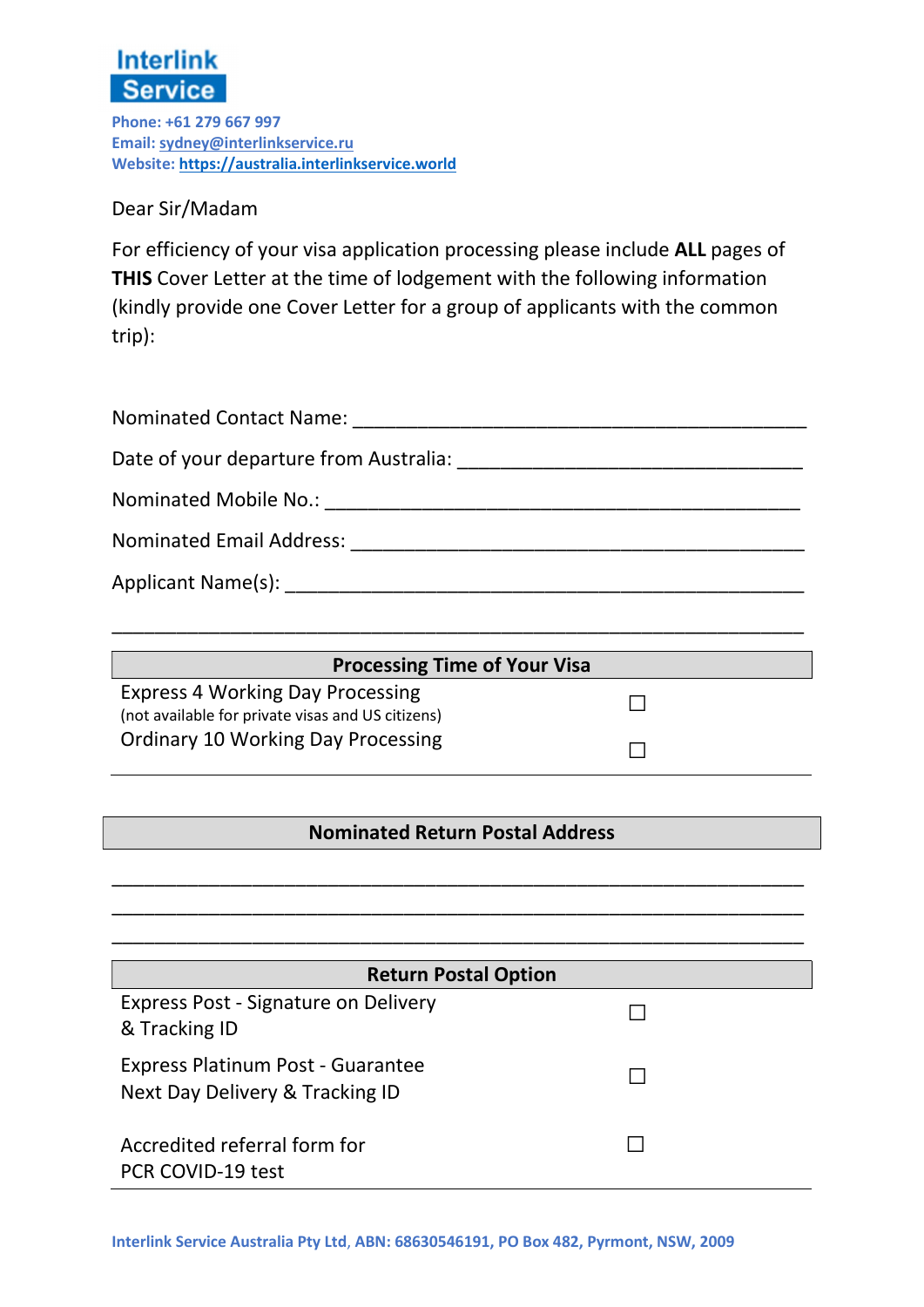

Phone: +61 279 667 997 Email: sydney@interlinkservice.ru Website: https://australia.interlinkservice.world

| <b>Check List</b>                            |              |  |
|----------------------------------------------|--------------|--|
| Visa Application form with:                  | $\mathbf{L}$ |  |
| Signature & Passport size photo              |              |  |
|                                              |              |  |
| Number of entries:                           |              |  |
| Single entry                                 |              |  |
| Double entry                                 |              |  |
| Multi entry                                  |              |  |
| Date of arrival                              |              |  |
| Date of departure <b>Date of August</b> 2014 |              |  |
|                                              |              |  |
| Place of lodgement – Visa Application        |              |  |
| Center Interlink Service (Sydney)            |              |  |
|                                              |              |  |
| Correctly provided contact details:          |              |  |
| Mobile / Email                               |              |  |
| <b>Nominated Return Delivery Address</b>     |              |  |
| Supporting documents according to            |              |  |
| your visa category                           |              |  |
|                                              |              |  |
| <b>Current Passport</b>                      |              |  |
|                                              |              |  |

I hereby agree to the processing and transfer of my personal data in electronic form for the purposes of making a decision on visa issuance. I declare that data provided in the cover letter and application form are full and correct. I am aware that any false information may be a cause for the denial of visa for the cancellation of the previously issued visa and may lead to other consequences provided for by the legislation of the Russian Federation. Subject to the receipt of visa, I pledge to leave the territory of the Russian Federation before the visa expiration date. I am aware that valid visa does not automatically allow to enter the territory of the Russian Federation. In case of denial of entry, I will not seek any compensation for potential losses.

Date (dd/mm/yyyy): Personal Signature: